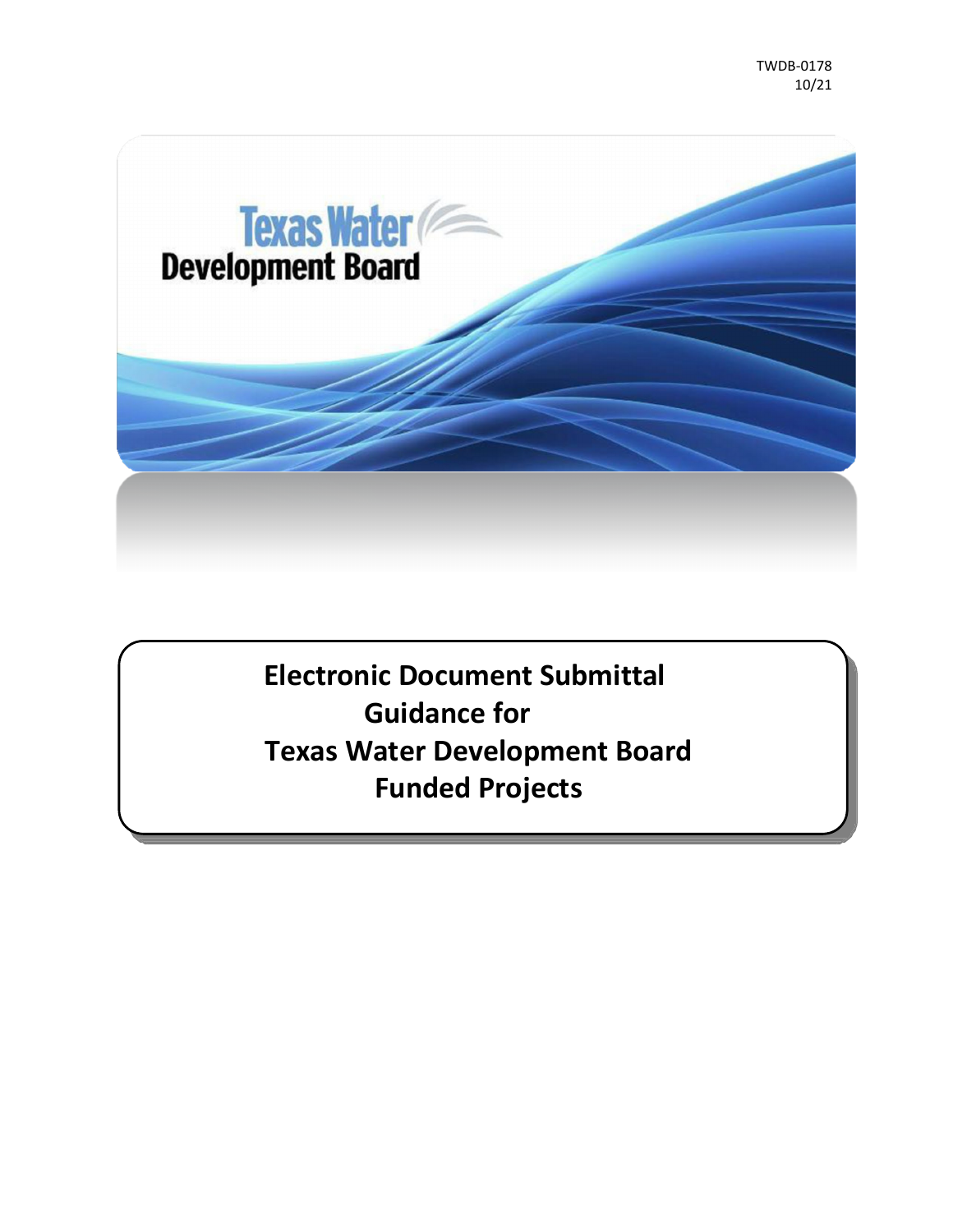# **Table of Contents**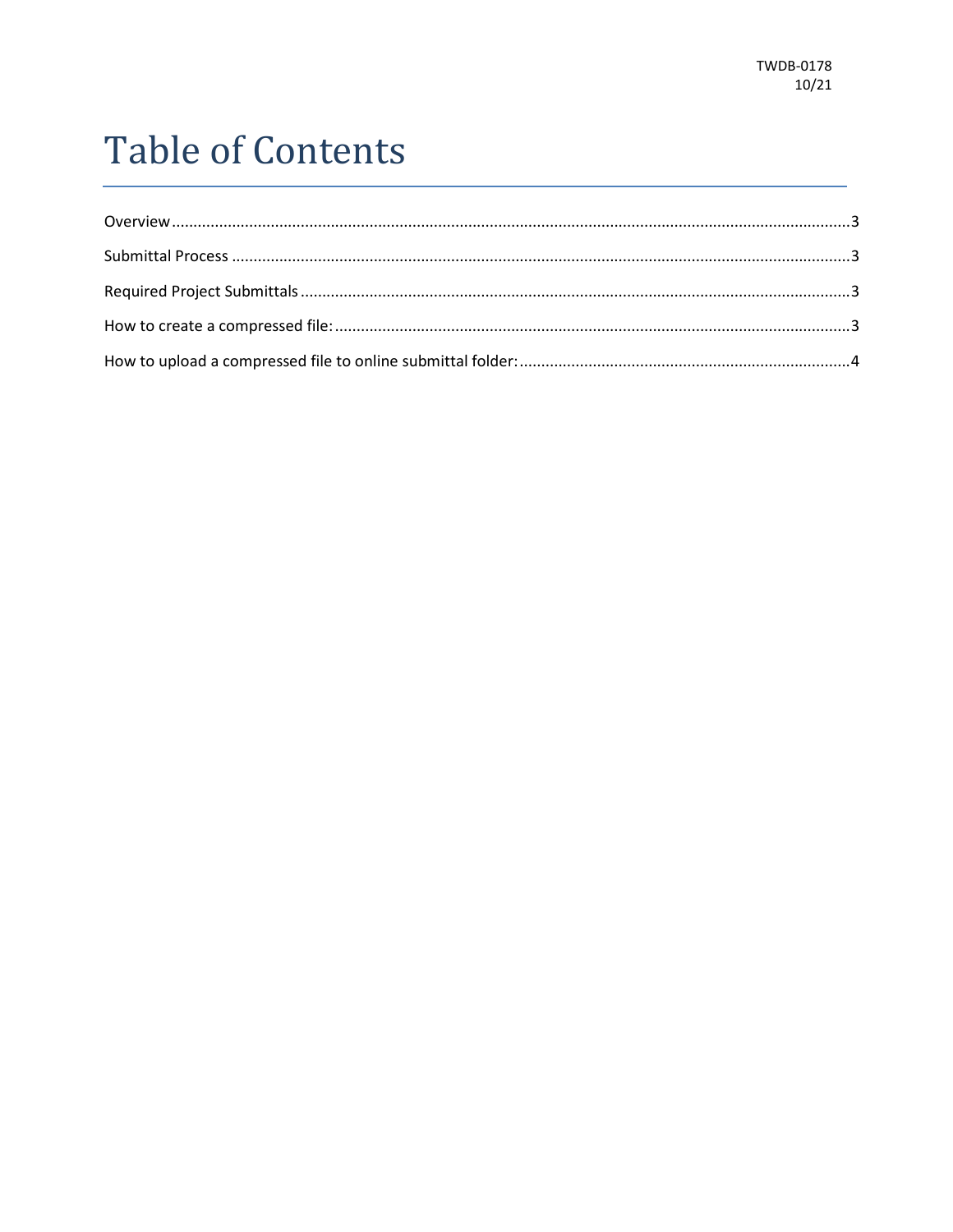#### <span id="page-2-0"></span>Overview

Texas Water Development Board (TWDB) funding programs operate in the following phases:

- 1. Planning
- 2. Design
- 3. Construction

Milestones associated with each of the phases of the project must be completed prior to proceeding to next phase. The intent of this document is to facilitate the applicant with preparation of electronic document submittals to TWDB associated with all required milestones. This manual provides basic information and guidance for submitting electronic documents to the TWDB for required submittals associated with TWDB financial assistance programs.

## <span id="page-2-1"></span>Submittal Process

After an Entity submits either an online or hard copy application for financial assistance, TWDB will create an online storage folder for the project and email the entity a URL link to the project folder. The project folder will be pre-populated with a Submittal Process Guidance folder that will include a copy of this guidance document, as well as all required project submittal forms.

Any electronic documents uploaded to the online project folder must be a singed compressed file that includes, a) a completed submittal form and b) all required associated documents in a searchable bookmarked PDF format.

## <span id="page-2-2"></span>Required Project Submittals

The following are the required submittals associated with each phase of the project:

- 1. Planning: Planning Submittal Form (TWDB-0200), Engineering Feasibility Report
- 2. Design: Design Submittal Form (TWDB-0300), Plans and Specifications, Contract Documents, and Design Report
- 3. Award: Award Submittal Form (TWDB-0400) or Alternative Delivery Work Package Award Submittal Form (TWDB-0400A), Bid Documents
- 4. Notice to Proceed: NTP Submittal Form (TWDB-0500), Executed Contract Documents

#### <span id="page-2-3"></span>How to create a compressed file:

1. For zipping and unzipping most files, the built-in Windows utility will suffice; however, if your machine does not have compression software, you can try one of the following programs:

> a[.7-ZIP](https://www.7-zip.org/) b[.Winzip](https://www.winzip.com/win/en/) c[.Winrar](https://www.win-rar.com/start.html?&L=0)

2. Place all submittal files into a folder, including the submittal form and all machine-readable PDFs associated with the submittal. The folder should be named to clearly identify the project Name and TWDB project number, along with project phase, and submittal type.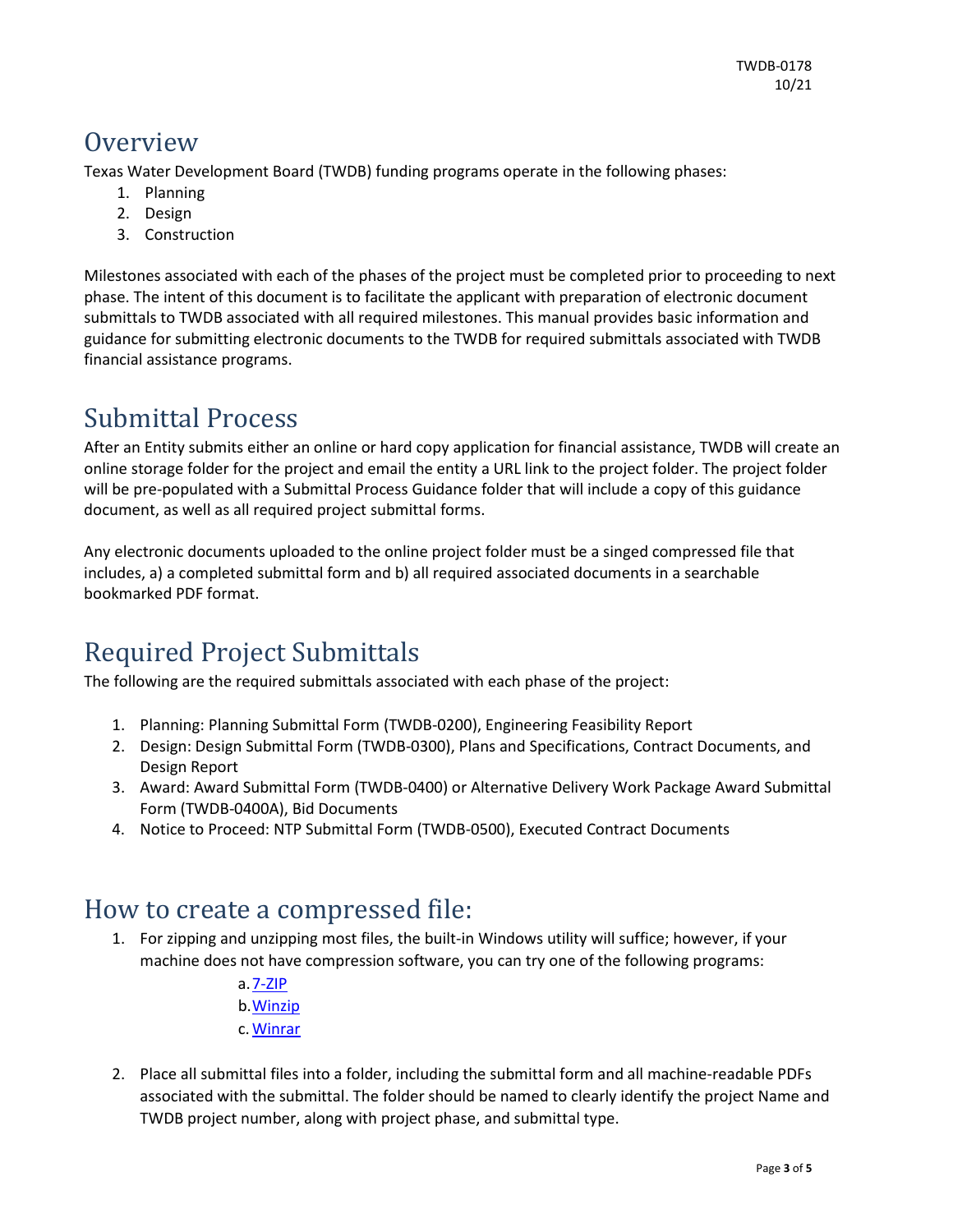| $\blacksquare$ $\blacksquare$ =   Dallas DWSRF 62741 - Design - CID 01 |                                                                                               |  |  |  |  |  |  |  |
|------------------------------------------------------------------------|-----------------------------------------------------------------------------------------------|--|--|--|--|--|--|--|
| File<br>Home                                                           | Share<br>View                                                                                 |  |  |  |  |  |  |  |
| > Dallas DWSRF 62741 - Design - CID 01                                 |                                                                                               |  |  |  |  |  |  |  |
| <b>Cuick access</b>                                                    | ㅅ<br>́<br>Name                                                                                |  |  |  |  |  |  |  |
| Desktop<br><b>Downloads</b>                                            | Dallas DWSRF 62741 - CID 01 Plan Sheets<br><b>Dellas DWSRF 62741 - CID 01 Technical Specs</b> |  |  |  |  |  |  |  |
| Documents *                                                            | Plans Specs Submittal Form - 16960                                                            |  |  |  |  |  |  |  |
| <b>Pictures</b>                                                        |                                                                                               |  |  |  |  |  |  |  |

3. Navigate to the directory containing the submittal folder. Select the submittal folder, right click and select "Add to "FOLDER NAME.zip".

| File<br>Home                                                                                                                                                                       | Share<br>View                                                         |                                                                                                                                                                                                                                                          |                                             |
|------------------------------------------------------------------------------------------------------------------------------------------------------------------------------------|-----------------------------------------------------------------------|----------------------------------------------------------------------------------------------------------------------------------------------------------------------------------------------------------------------------------------------------------|---------------------------------------------|
|                                                                                                                                                                                    | Dallas DWSRF 7174 - Project                                           |                                                                                                                                                                                                                                                          |                                             |
| <b>Duick access</b><br>Desktop<br><b>Downloads</b><br>Open<br>Open in new window<br><b>Pin to Quick access</b><br>Add to VLC media player's Playlist<br>Play with VLC media player | Name<br>Dallas DWSRF 62741 - Closing<br>Dallas DWSRF 62741 - Planning | ×<br>Dallas DWSRF 62741 - Design - CID 01                                                                                                                                                                                                                | Date mo<br>9/2/2020<br>9/2/2020<br>9/2/2020 |
| $7 - Zip$<br><b>CRC SHA</b><br>Scan with Sophos Anti-Virus<br>Give access to<br>Restore previous versions<br>Combine files in Acrobat                                              |                                                                       | Add to archive<br>Compress and email<br>Add to "Dallas DWSRF 62741 - Planning.7z"<br>Compress to "Dallas DWSRF 62741 - Planning.7z" and email<br>Add to "Dallas DWSRF 62741 - Planning.zip"<br>Compress to "Dallas DWSRF 62741 - Planning zip" and email |                                             |

<span id="page-3-0"></span>1. Navigate to the URL link provided by the TWDB during Application review.